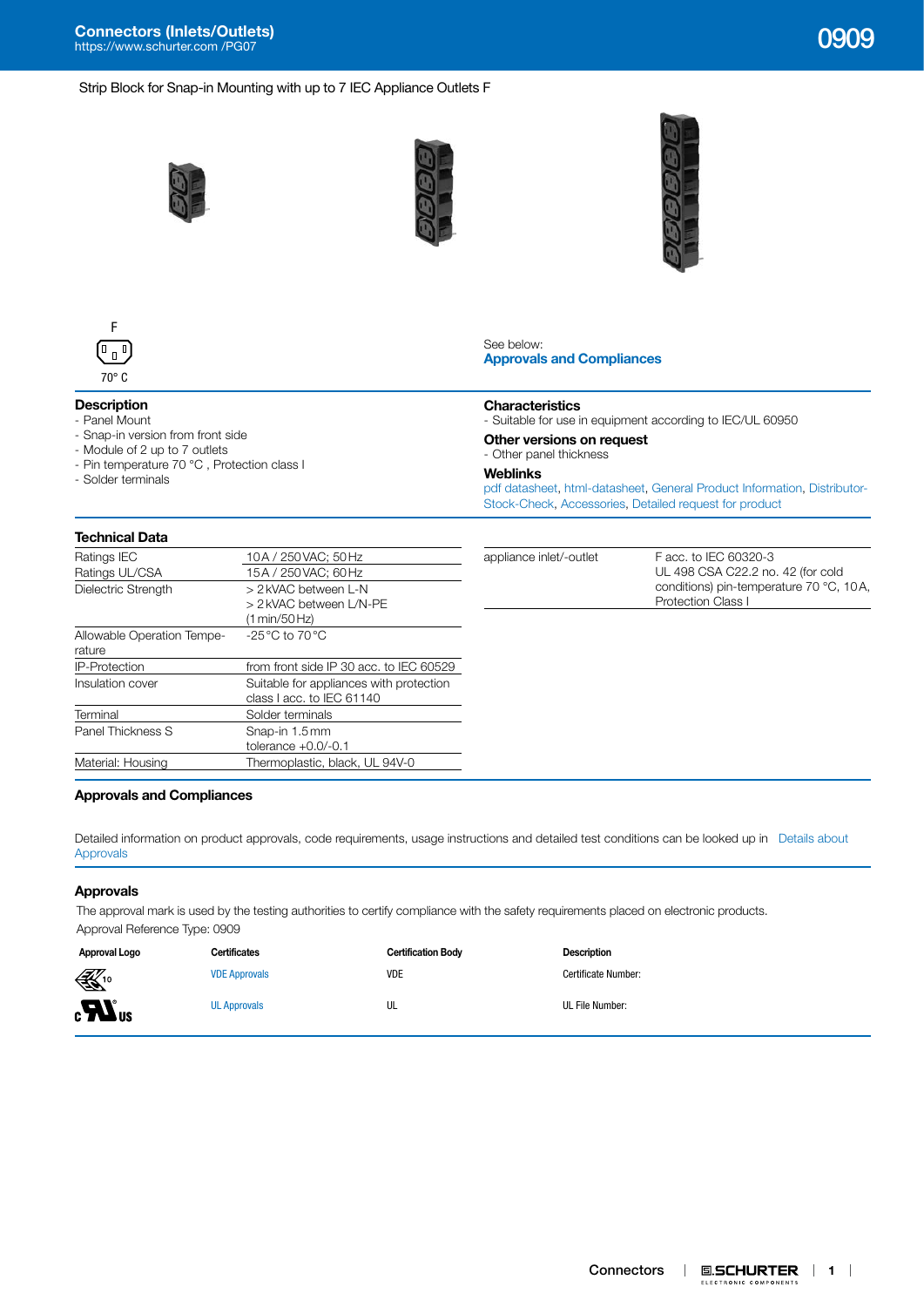## **Product standards**

Product standards that are referenced

| Organization  | Desian                | <b>Standard</b>  | <b>Description</b>                                                    |
|---------------|-----------------------|------------------|-----------------------------------------------------------------------|
| <b>IEC</b>    | Designed according to | IEC 60320-1      | Appliance couplers for household and similar general purposes         |
| <b>IEC</b>    | Designed according to | IEC 60320-3      | Appliance couplers for household and similar general purposes         |
| ⋓             | Designed according to | <b>UL 498</b>    | Standard for Attachment Plugs and Receptacles                         |
| <b>SE</b> CSA | Designed according to | CSA C22.2 no. 42 | General Use Receptacles, Attachment Plugs, and Similar Wiring Devices |

#### **Application standards**

Application standards where the product can be used

| Organization | Design                         | Standard            | <b>Description</b>                                                                                |
|--------------|--------------------------------|---------------------|---------------------------------------------------------------------------------------------------|
| <b>IEC</b>   | Designed for applications acc. | <b>IEC/UL 60950</b> | IEC 60950-1 includes the basic requirements for the safety of information<br>technologyeguipment. |

## **Compliances**

The product complies with following Guide Lines

| Identification | <b>Details</b>               | <b>Initiator</b>   | <b>Description</b>                                                                                                                                                                                          |
|----------------|------------------------------|--------------------|-------------------------------------------------------------------------------------------------------------------------------------------------------------------------------------------------------------|
| CE.            | CE declaration of conformity | <b>SCHURTER AG</b> | The CE marking declares that the product complies with the applicable<br>requirements laid down in the harmonisation of Community legislation on<br>its affixing in accordance with EU Regulation 765/2008. |
| <b>RoHS</b>    | <b>RoHS</b>                  | <b>SCHURTER AG</b> | EU Directive RoHS 2011/65/EU                                                                                                                                                                                |
| <b>e</b>       | <b>China RoHS</b>            | <b>SCHURTER AG</b> | The law SJ / T 11363-2006 (China RoHS) has been in force since 1 March<br>2007. It is similar to the EU directive RoHS.                                                                                     |
| <b>REACH</b>   | <b>REACH</b>                 | <b>SCHURTER AG</b> | On 1 June 2007, Regulation (EC) No 1907/2006 on the Registration,<br>Evaluation, Authorization and Restriction of Chemicals 1 (abbreviated as<br>"REACH") entered into force.                               |

## **Dimensions [mm]**



# L = Light Pipe Length

 $S =$  Panel Thickness

- A = Light Pipe position L side
- $B =$  Light Pipe position N side